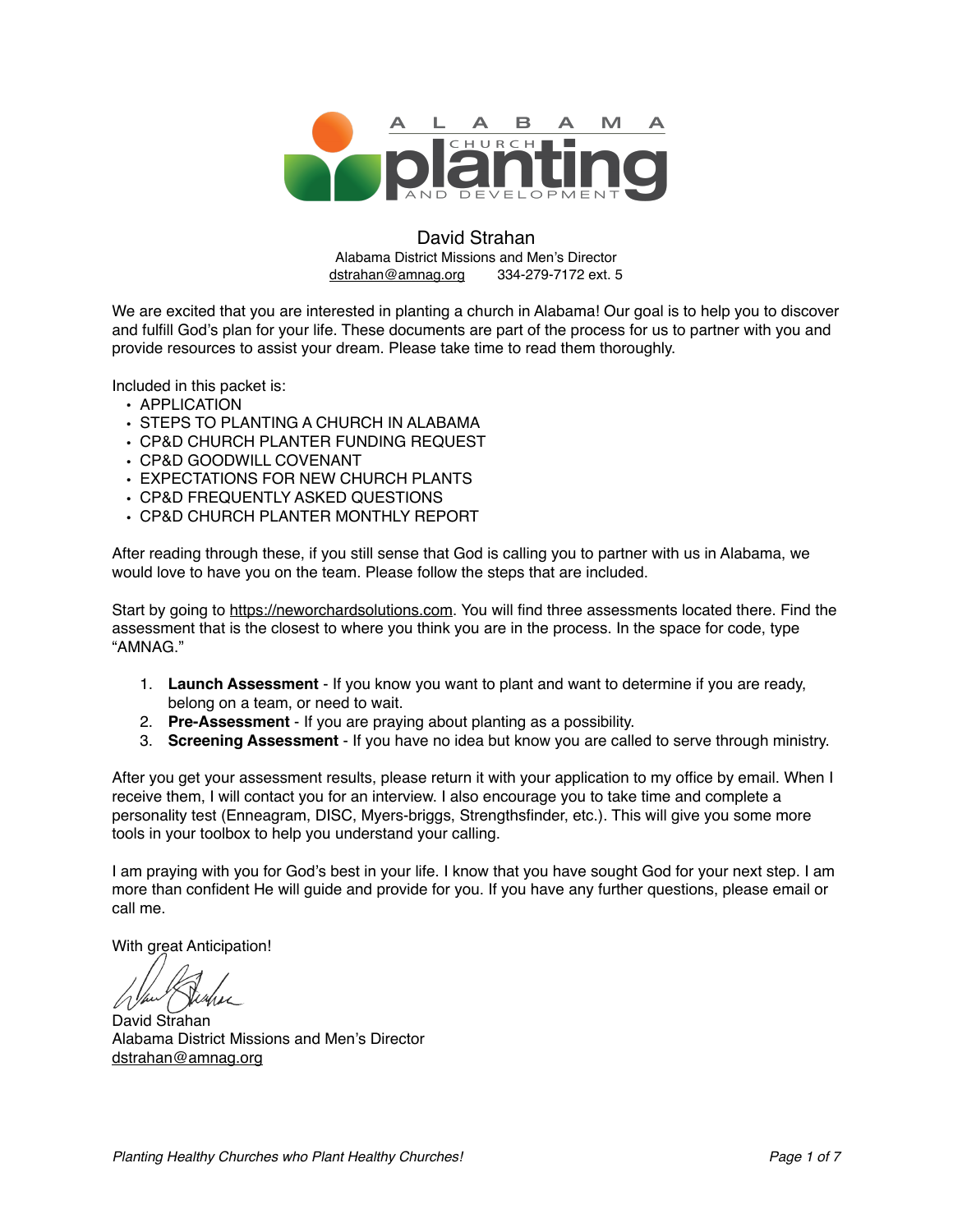# Church Planter Application

Name \_\_\_\_\_\_\_\_\_\_\_\_\_\_\_\_\_\_\_\_\_\_\_\_\_\_\_\_\_\_\_\_\_\_\_\_\_\_\_\_\_ Date

*Attach/Scan Personal Photo Here*

# **Tell Us About Yourself**

| First Name __________________________________Last Name __________________________ |                                                 |
|-----------------------------------------------------------------------------------|-------------------------------------------------|
|                                                                                   | Apt. #_______                                   |
|                                                                                   | State ___________ Zip __________________        |
|                                                                                   |                                                 |
|                                                                                   |                                                 |
|                                                                                   |                                                 |
|                                                                                   |                                                 |
| Marital Status: Married _____ Single ____ Divorced ____ Widowed ___               |                                                 |
|                                                                                   |                                                 |
| Names and ages of children                                                        | <u> 1989 - Johann John Stone, mars et al. (</u> |
|                                                                                   |                                                 |
|                                                                                   |                                                 |
| Are You Credentialed? _______ With Whom? _____________ What Level? ________       |                                                 |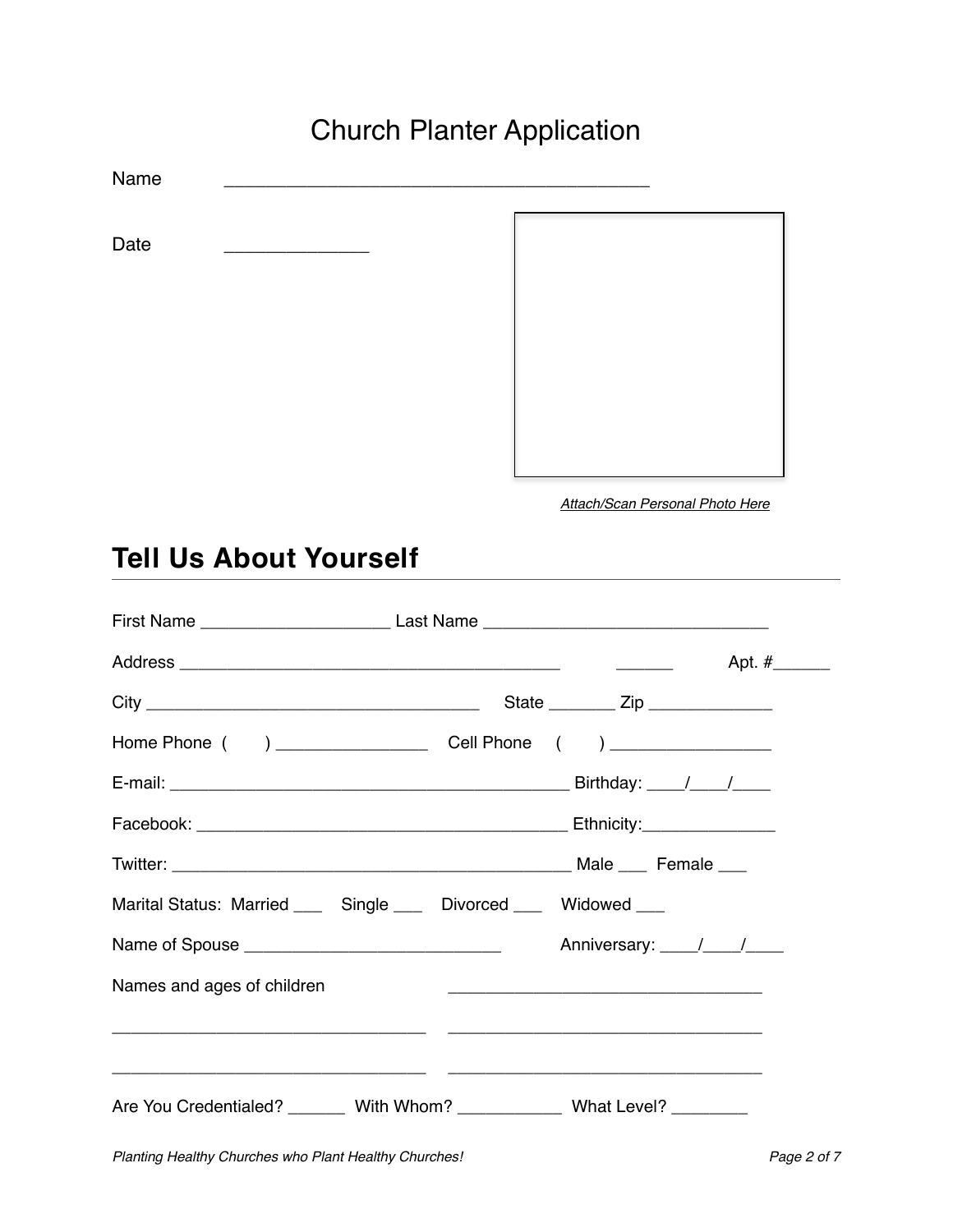# **Tell Us about Your School History**

|                                        | Years Completed: Degree: Degree: |
|----------------------------------------|----------------------------------|
|                                        |                                  |
|                                        |                                  |
|                                        |                                  |
|                                        |                                  |
|                                        |                                  |
|                                        |                                  |
| <b>Tell Us About Your Work History</b> |                                  |
|                                        |                                  |
|                                        |                                  |
|                                        |                                  |
|                                        |                                  |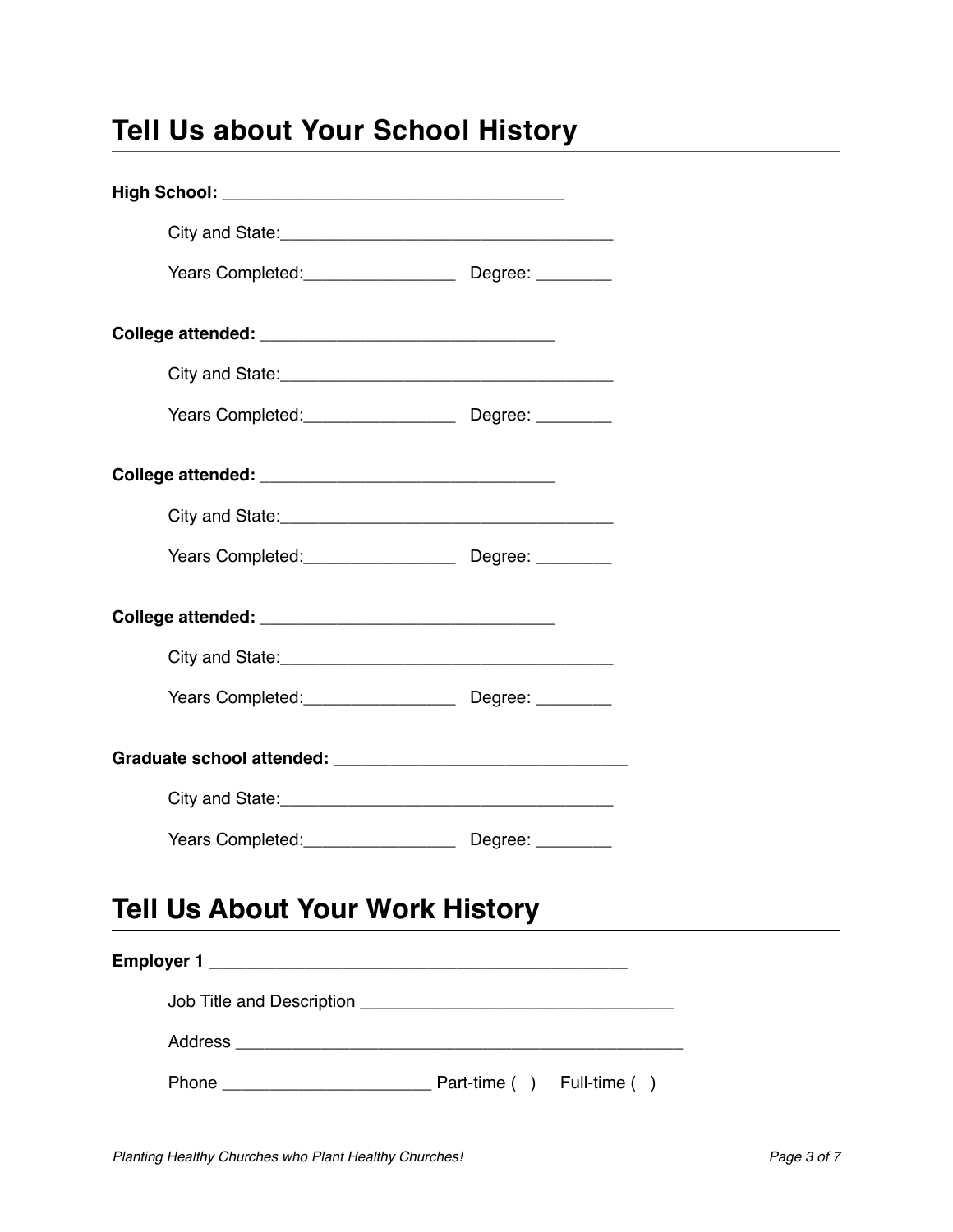| Employment Dates: Begin___________ End ___________       |  |
|----------------------------------------------------------|--|
|                                                          |  |
|                                                          |  |
|                                                          |  |
|                                                          |  |
|                                                          |  |
| Employment Dates: Begin______________ End ______________ |  |
|                                                          |  |
|                                                          |  |
|                                                          |  |
|                                                          |  |
|                                                          |  |
| Employment Dates: Begin_____________ End ______________  |  |
|                                                          |  |

# **Please Give Us Some References**

# **Ministerial/Pastoral:** Name \_\_\_\_\_\_\_\_\_\_\_\_\_\_\_\_\_\_\_\_\_\_\_\_\_\_\_\_\_\_\_\_\_\_\_\_\_\_\_\_\_\_\_\_\_\_\_\_\_ Email \_\_\_\_\_\_\_\_\_\_\_\_\_\_\_\_\_\_\_\_\_ Phone \_\_\_\_\_\_\_\_\_\_\_\_\_\_\_\_\_\_\_\_\_\_ Address \_\_\_\_\_\_\_\_\_\_\_\_\_\_\_\_\_\_\_\_\_\_\_\_\_\_\_\_\_\_\_\_\_\_\_\_\_\_\_\_\_\_\_\_\_\_\_ City \_\_\_\_\_\_\_\_\_\_\_\_\_\_\_\_\_ State \_\_\_\_\_\_\_ Zip \_\_\_\_\_\_\_\_\_\_\_\_\_ **Personal 1:** Name \_\_\_\_\_\_\_\_\_\_\_\_\_\_\_\_\_\_\_\_\_\_\_\_\_\_\_\_\_\_\_\_\_\_\_\_\_\_\_\_\_\_\_\_\_\_\_\_\_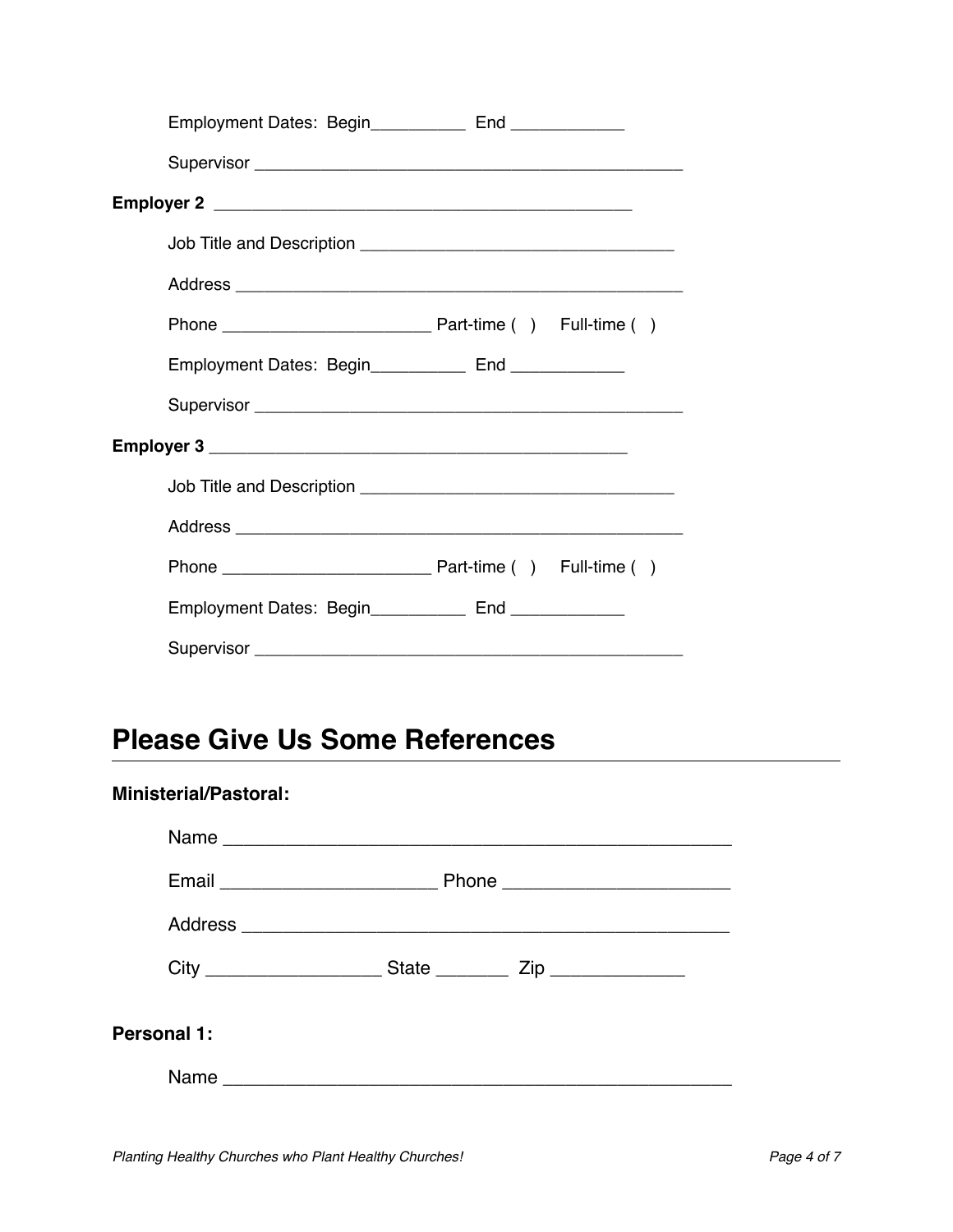| <b>Personal 2:</b> |  |
|--------------------|--|
|                    |  |
|                    |  |
|                    |  |
|                    |  |
|                    |  |

# **Tell Us about your Spiritual Journey**

*Please write a one page summary of each of the following and attach them to this application.*

#### **Your Testimony**:

Describe how you came to faith in Jesus and how you are growing in your relationship with Him now.

### **Your Ministry Story:**

Summarize your call and activities of ministry

# **Tell Us About Your Desire to Plant**

*Please write a one page summary of each of the following and attach them to this application.*

### **Your Call to Plant a Church:**

Summarize your Church Planting Call

#### **Your Plant Location:**

Summarize your Church Planting Target and how you arrived at it.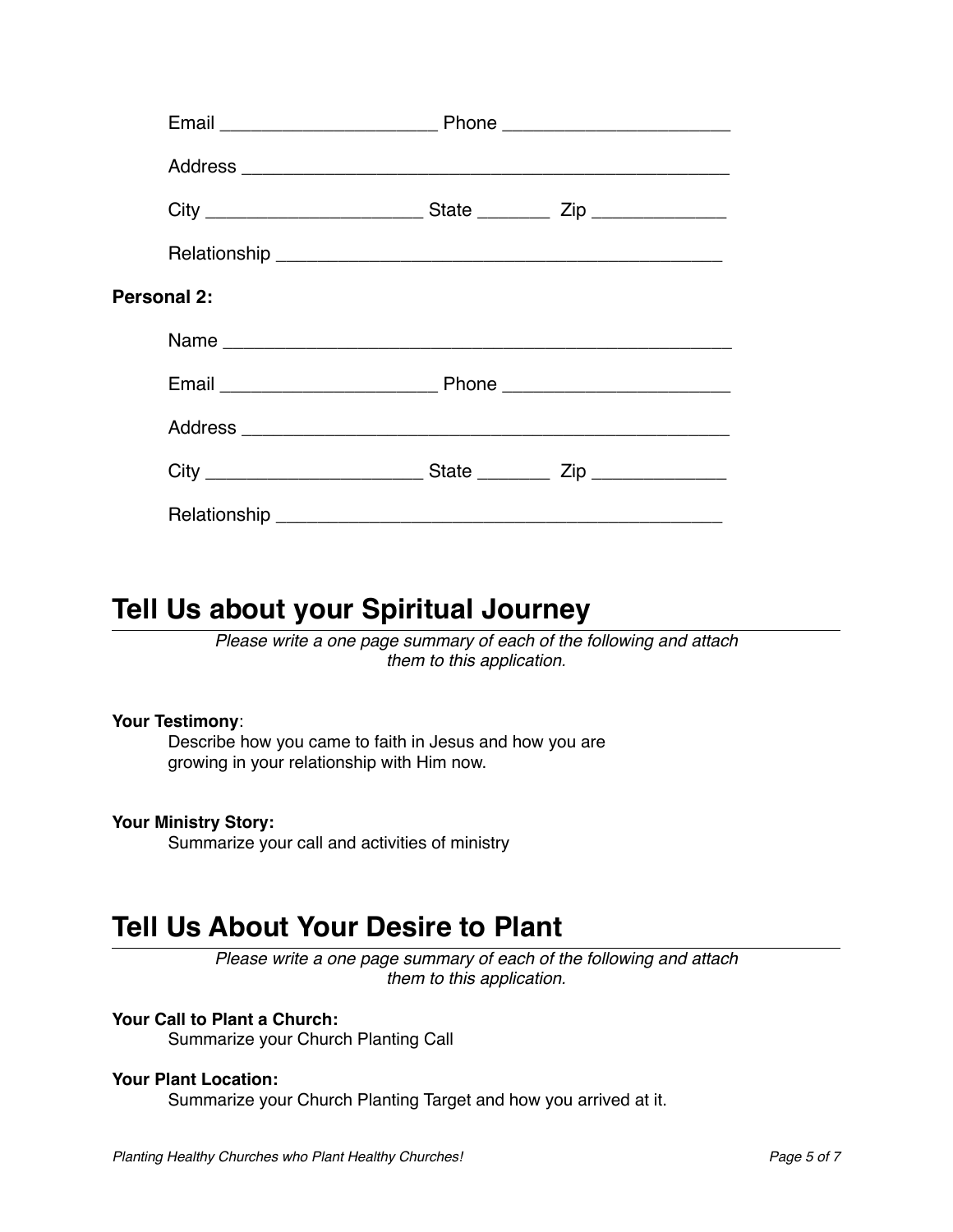Below are questions that relate to personal issues that are of a sensitive nature. Because we take seriously our responsibility to maintain a safe ministry environment, we believe honesty and integrity to be of the utmost importance. Please answer the personal questions in a truthful and forthright manner. Please explain any "YES" answers in the space below this section.

A. Have you ever been arrested and/or convicted of a crime?  $YES() NO()$ 

B. Do you have any history of, or have ever been accused of any form of child abuse or sexual assault? YES ( ) NO ( )

C. Is there anything from your past that may come up in the future about you that could hurt the testimony of Alabama Church Multiplication?

 $YES() NO()$ 

D. Have you ever declared personal bankruptcy? YES () NO ()

E. Are you carrying any consumer debt (i.e. credit cards, etc)? If so, how much?

F. Are there any outstanding debts that would make it difficult for you to take a job in order to "tent make" while you give the majority of your efforts to church planting? YES ( ) NO ( )

G. Is there any reason why a leader of another ADCAG church would question or oppose you in either planting a church or becoming an ADCAG pastor?  $YES() NO()$ 

Please explain any "YES" answers in the space below: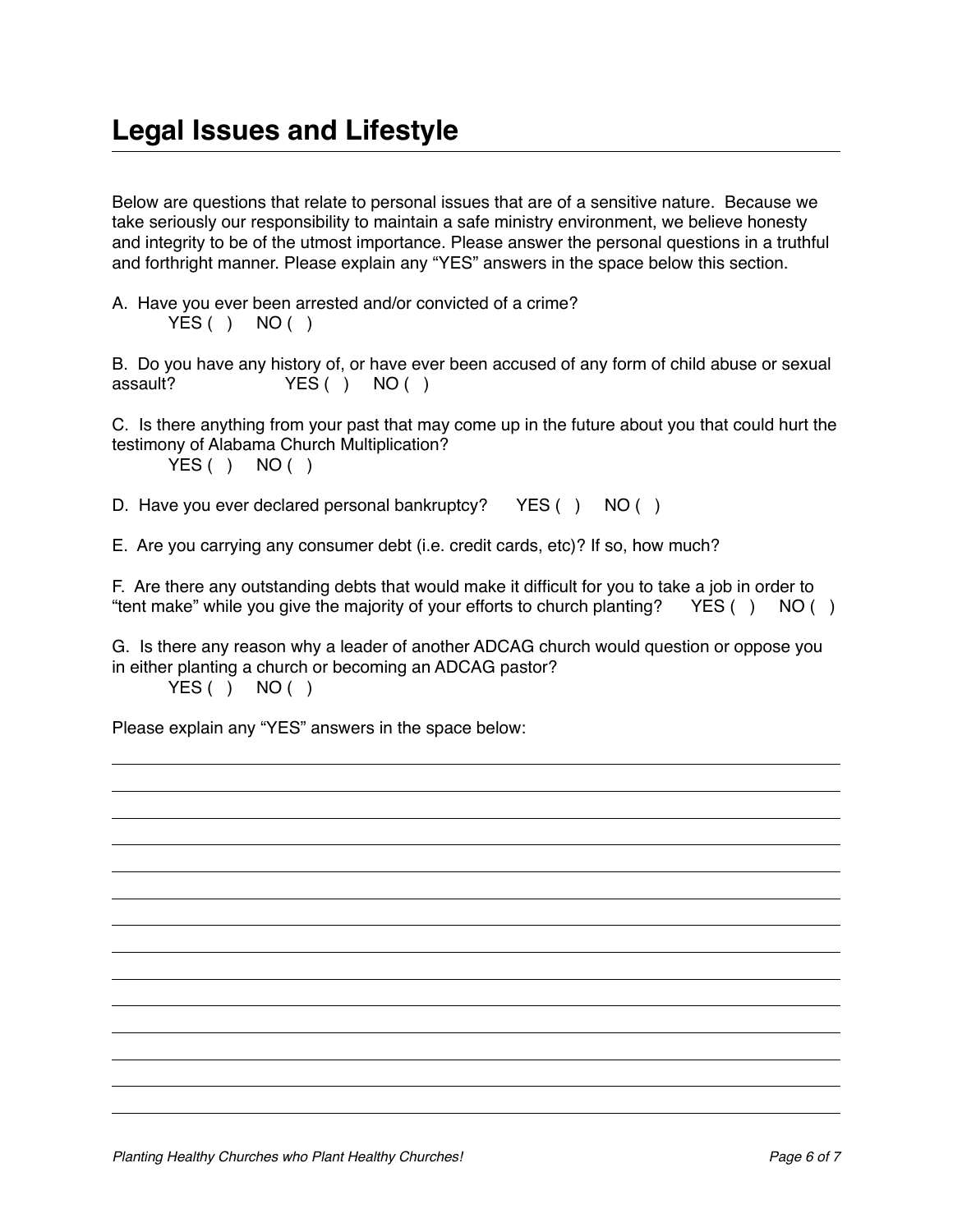# **Agreement**

The undersigned applicant hereby certifies that the information contained on this application is true and correct, and I have not omitted any facts that I reasonably believe would reflect unfavorably on the Alabama Church Multiplication to accept me into the program.

I hereby authorize the Alabama Church Multiplication to contact any person or institute I have listed on this application, unless indicated otherwise, to independently verify the correctness of the information I have provided and to receive any other information that would be relevant to my application.

SIGNATURE \_\_\_\_\_\_\_\_\_\_\_\_\_\_\_\_\_\_\_\_\_\_\_\_\_\_\_\_\_\_

DATE \_\_\_\_\_\_\_\_\_\_\_\_\_

### **Please email or mail the completed application to the following address:**

dstrahan@adcag.org

David Strahan P.O. Box 235014 Montgomery, AL 36117 334-279-7172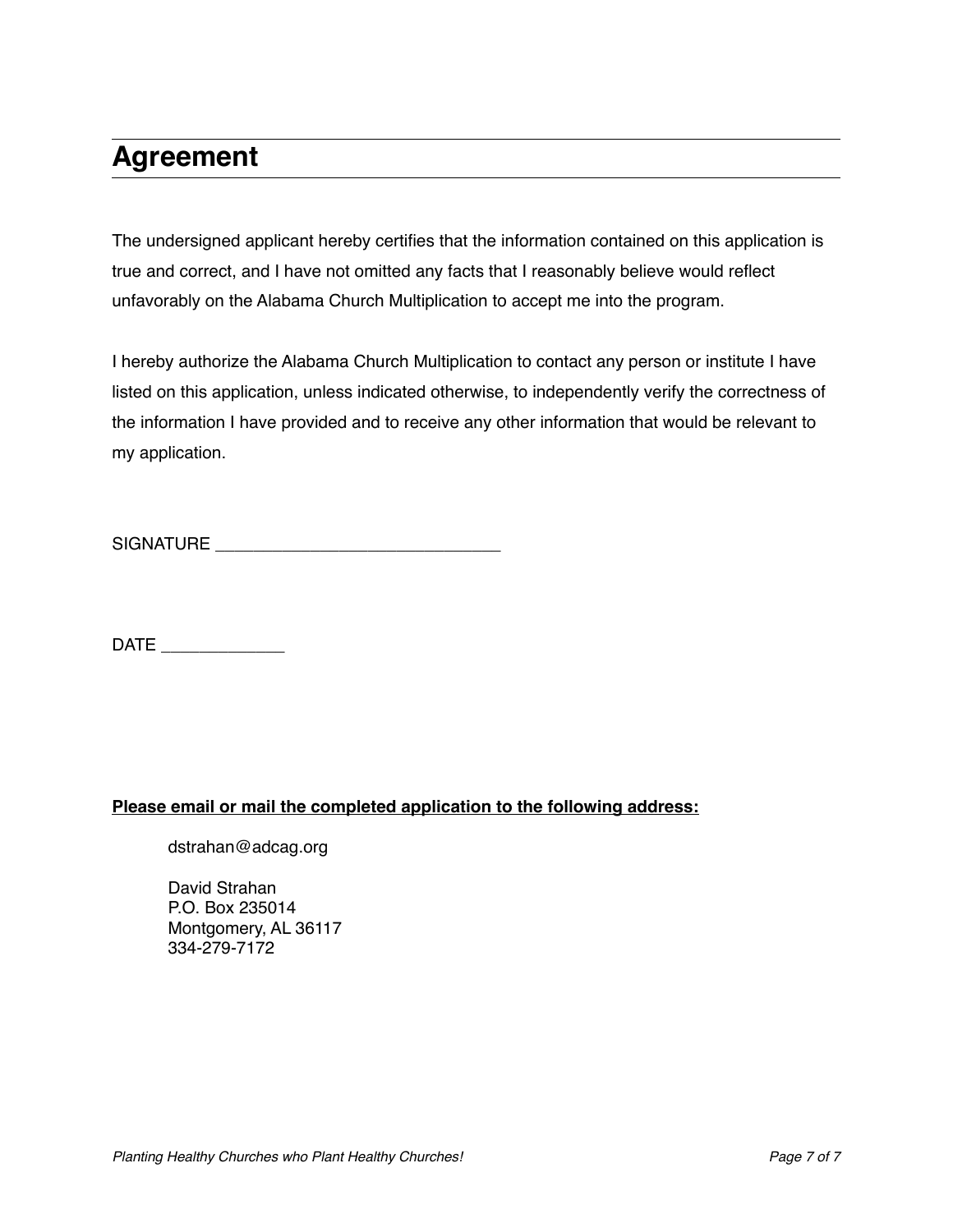

# **STEPS TO PLANTING A CHURCH IN ALABAMA**

### **Our goal in Alabama is to partner with healthy churches to plant healthy churches.**

This is achieved by:

- planting churches who reinvest in the next generation of church plants
- partner with existing churches to help fund new church plants
- encourage healthy churches to mother PACs (Parent Affiliated Churches)

### **Before you can plant a church:**

- You must be a credentialed minister in good standing with the Assemblies of God.
- You have to demonstrate a call from God.
- You have to have self-initiative and the ability to build a core of leaders.

*The following steps are the process for you to follow as you launch your new church. As each step is*  completed, write the date in the blank to the left of the step number. This will help prevent the church planting *process from being delayed due to an incomplete step.* 

*Every church (whether PAC, multi-site, or otherwise) is required to have CP&D approval before launching in the Alabama Ministry Network.*

# *Where do I begin to plant a church in Alabama*

# **\_\_\_\_\_\_\_\_ Step 1: Receive the Alabama New Church Plant Packet and complete the application**

It is available at<http://www.adcag.org/ministries/church-planting-development>. Thoroughly read through all the information. You will find an application, process, timeline, resources, expectations, funding application, and PAC information. If you want to continue to partner with us in planting your church, download, complete, and return the application by email to David Strahan at [dtrahan@amnag.org](mailto:dtrahan@amnag.org). If you are wanting funding, please fill out the funding application and return it with your planter application (Step 5).

## **\_\_\_\_\_\_\_\_ Step 2: Complete a Launch Assessment**

This is a tool to help you as you pray about church planting. Go to [https://](https://neworchardsolutions.com) [neworchardsolutions.com](https://neworchardsolutions.com) and complete the Launch assessment. In the space for the code, type "AMNAG." Download your assessment in PDF format and email it to David Strahan at [dstrahan@amnag.org.](mailto:dstrahan@amnag.org)

## **\_\_\_\_\_\_\_\_ Step 3: Sectional CPD Committee Interview**

You will be contacted by the Sectional Presbyter and/or CP&D Director to review the results of the Church Planter Pre-Assessment with the Sectional CP&D Committee. We want you and your spouse to meet with the Sectional Committee where you desire to plant, the Superintendent, the CP&D Director, and Regional CP&D representative. During this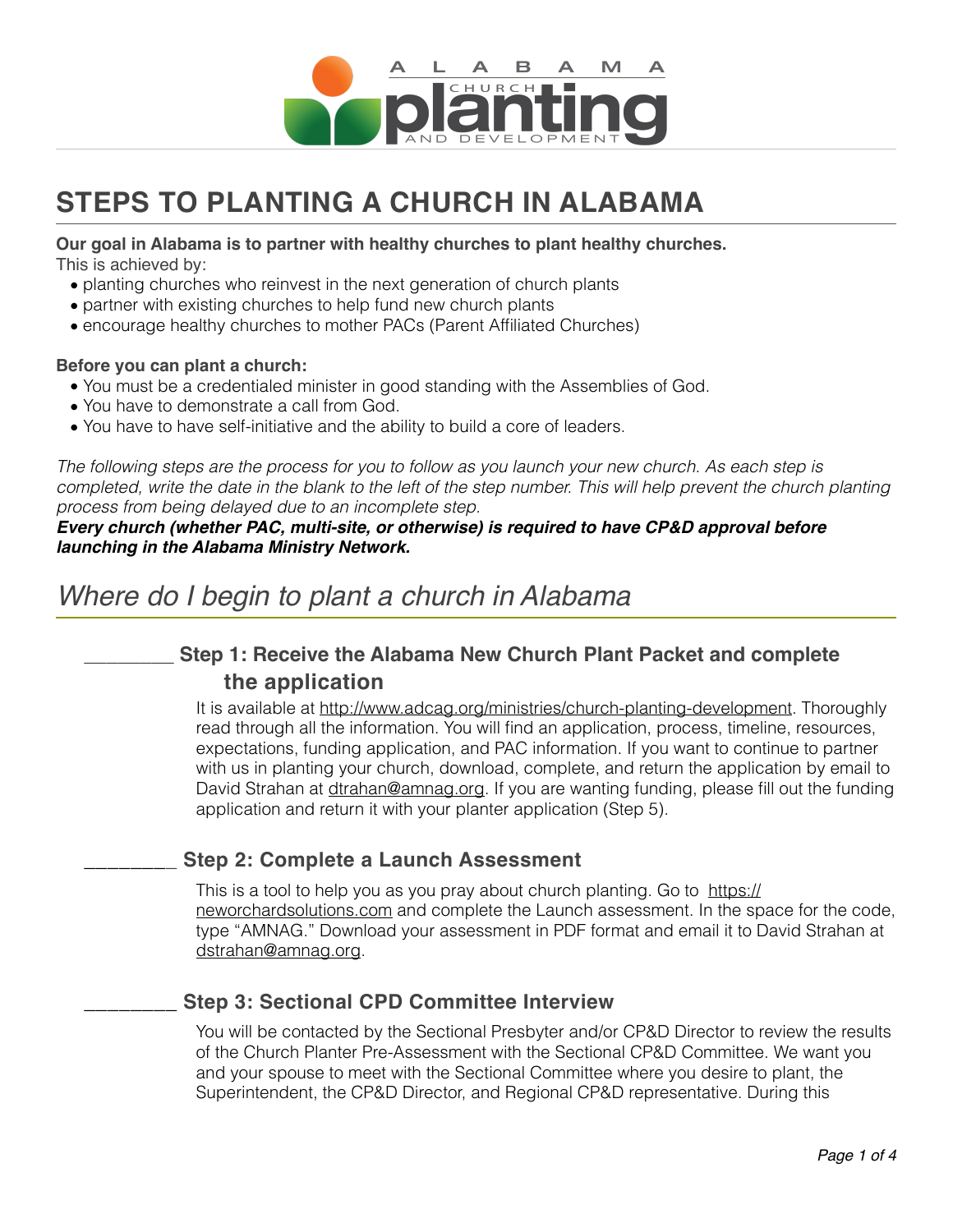interview, you will need to be prepared to share your vision and burden for church planting, demographics of the location desired, proposed budget, and personal ministry experience.

# **\_\_\_\_\_\_\_\_ Step 4: Attend CMN Launch Regional Event**

Attend CMN Launch at [http://churchmultiplication.net/training/](http://churchmultiplication.net)training. You will need to send a copy of your evaluation, expected timeline, proposed budget, and ministry plan to David Strahan at [dstrahan@amnag.org](mailto:dstrahan@amnag.org) when they are completed.

## **\_\_\_\_\_\_\_\_ Step 5: Complete the Alabama CPD Fund Application**

If you are wanting financial assistance, church planting funds may be available to qualified new churches and Parent Affiliated Churches (PACs). There are expectations and requirements that need to be agreed to.

- To receive funding from us, you can not receive funding from other organizations that require payback without proof approval. We want to make sure that you are not overextended in your financial obligations, especially as a new church.
- You will need to raise \$15,000 to invest in your church plant before any funding is released. It will be yours to use in addition to the funding that you receive from CP&D. This shows your ability to cast vision and compel people to give towards it. It also demonstrates the commitment that you are making towards this endeavor.
- You agree to give faithfully to AG missionaries and projects.
- In the seventh month, you will need to begin to reinvest in the next generation of church planters by giving 5% of your undesignated funds to CP&D.
- After you have reinvested what was given to you, we expect you to continue by giving a minimum of 2% of your undesignated funds to CP&D to help the next generation of church planters.

The funding application is included in your Potential Church Plant Packet. Email it to David Strahan at [dstrahan@amnag.org](mailto:dstrahan@amnag.org).

## **\_\_\_\_\_\_\_\_ Step 6: Final Approval by CP&D Board**

After you send in your full church planter application, assessment, and ministry plan to the CP&D Director, he will contact you to set up a time for you and your spouse to interview with the CP&D Board. They meet once a quarter. You will either be approved to start a church or not. If you desire funding, please send your Fund Application in before the interview. You will be notified within a week if you have been approved for funding.

# **\_\_\_\_\_\_\_\_ Step 7: You will be Assigned a Church Planting Coach**

We have partnered with CMN and other qualified coaching networks to provide you with the best possible opportunities to grow in your vision as you plant. They will walk with you on your journey over the next 12 months.

# *How to become an Assemblies of God church*

\_\_\_\_\_\_\_\_ **Step 8: Complete a Ministry Network Affiliated Charter Form or an Application for General Council Recognition as a General Council Church**  If you are receiving funding from CP&D, you should download and complete a MINISTRY NETWORK AFFILIATED CHURCH FORM from our website and send it to our District

Secretary and Treasurer. If you are not receiving funding and wish to be General Council

*Page 2 of 4*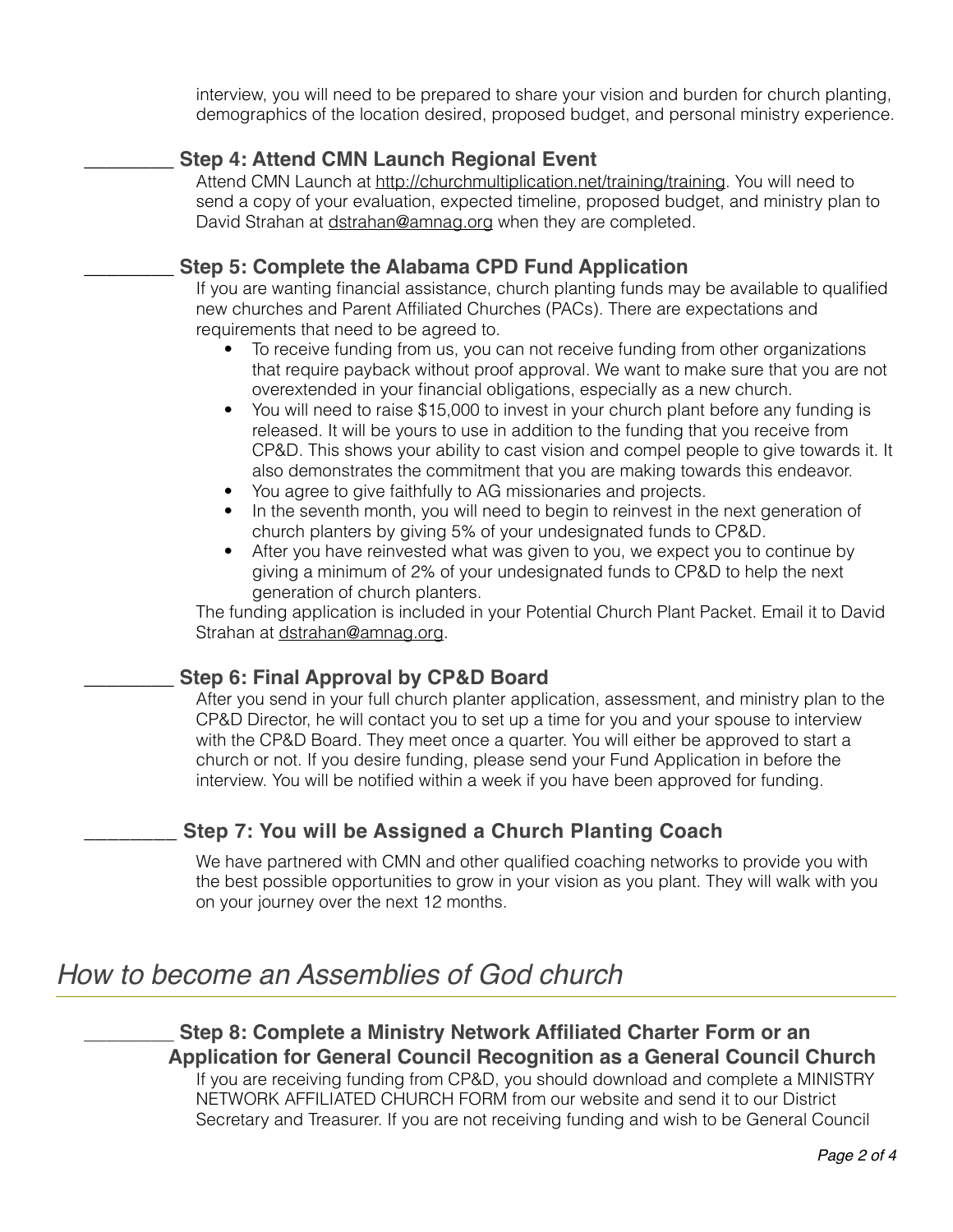affiliated, you will need to complete a General Council Church Affiliation Form. After the church has completed step 12, the form will be filed with Springfield. You are not considered a new church until steps 9-12 are completed. They will approve you at that time. You can contact the Ministry Network Secretary/Treasurer's office for the appropriate application.

## \_\_\_\_\_\_\_\_ **Step 9: Apply for Non-Profit Articles of Incorporation**

Incorporating is a means of protecting church members from any liability beyond the liability insurance coverage of the church. An incorporated church becomes a legal entity and is separated from the members who formed and make up the membership of the church. When the church is incorporated, lawsuits filed against they church are filed against the church itself which has become a legal entity. Incorporation is another financial protection that is both desired and appreciated by many church members.

# **\_\_\_\_\_\_\_\_ Step 10: Receive and Adopt an approved Alabama Ministry Network Affiliated Church Constitution and By-Laws**

When the Ministry Network Affiliated Charter Form is completed, you will need to decide between the three suggested models of the DISTRICT AFFILIATED CHURCH CONSTITUTION AND BY-LAWS. They can be modified if approved.

You can find them at [http://adcag.org/files/ministries/CBL\\_merged\\_documents.pdf.](http://adcag.org/files/ministries/CBL_merged_documents.pdf) If you are not asking for funding, you can choose another model that would still need to be approved by the Ministry Network and General Council. (Parent Affiliated Churches will not receive this because they operate under the parenting church's constitution and by-laws). Contact our Ministry Network Secretary/Treasurer if you have further questions concerning the CB&L.

# \_\_\_\_\_\_\_\_ **Step 11: Receive a 501(c)(3) letter from the General Council**

As part of the Assemblies of God, your church operates under the General Council's 501(c)(3) exemption. When your MINISTRY NETWORK AFFILIATED CHARTER FORM is completed and you are approved, you will be under their status. If you desire a letter for your records, please contact the Ministry Network Secretary/Treasurer's office or the General Council Secretary's office. (Parent Affiliated Churches can request this from their parent church or contact the General Council Secretary's office).

# \_\_\_\_\_\_\_\_ **Step 12: Apply for an EIN Number**

You will need to complete an application for your Employer Identification Number (EIN)– Form SS-4. You can complete the SS-4 form online at [http://www.irs.gov/pub/irs-pdf/fss4.pdf.](http://www.irs.gov/pub/irs-pdf/fss4.pdf) When you receive your EIN number, you should contact the Ministry Network immediately and give it to the Secretary/Treasurer's office. Once we receive your EIN, we will forward the MINISTRY NETWORK AFFILIATED CHARTER Form to General Council. Upon approval by the General Council, you will be considered a new church. (Parent Affiliated Churches can operate under the parenting church's EIN as long as their payroll is handled with the parenting church).

# *What else do I need to know*

# **\_\_\_\_\_\_\_\_ Step 13: Open a Church Checking Account**

Take your 501(c)(3) and your EIN number to the bank to open your church checking account. The signature card for the checking account should include the signature of either the Network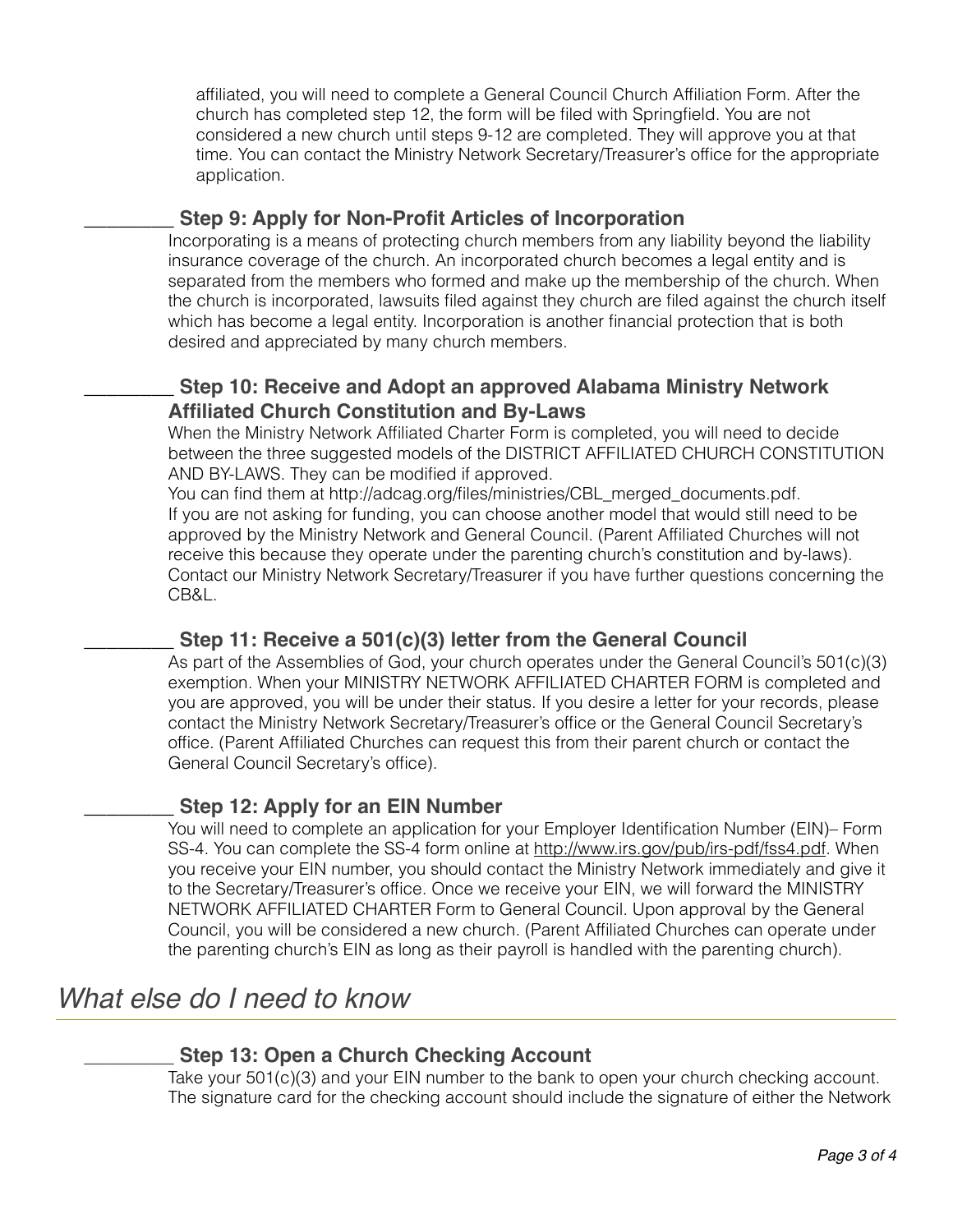Secretary/Treasurer or the treasurer of the mother church. To open an account, you'll typically be asked to provide:

- Proof of your EIN
- Photo ID, and social security numbers of the principal signers
- Master list of the church's board of directors and corporate officers

## \_\_\_\_\_\_\_\_ **Step 14: Set Up Your Church Financial System**

When you have opened the church checking account, you are then eligible to receive contributions. Make an appointment with David Strahan or our Network Secretary/Treasurer to set up your church financial system and review your salary structure. Many financial issues need to be addressed including housing allowance and Social Security payments. More information can be found at [http://www.churchlawandtax.com/lessons/new-minister.](http://www.churchlawandtax.com/lessons/new-minister)

## **\_\_\_\_\_\_\_\_ Step 15: Apply for the STL Grant**

Speed the Light (STL) will help you with funds for a sound system or video projection system. If you are either licensed or ordained through the AG and your church is less than two years old you may apply for this grant. STL will only release funds after the church has launched. To receive an application or for questions on the STL grant, please contact our Network Youth Director.

## **\_\_\_\_\_\_\_\_ Step 16: Apply for the BGMC Grant**

Boys and Girls Missionary Crusade (BGMC) will help with a grant for ministry supplies relating to discipleship or evangelism. If you are either licensed or ordained through the AG and your church is less than two years old you may apply for this grant. To receive an application or for questions on the BGMC grant, contact our Network Christian Education Director.

### **\_\_\_\_\_\_\_\_ Step 17: Obtain Church Insurance**

Prior to holding any public meetings, the church planter needs to obtain church insurance. To set up your coverage, contact Brotherhood Mutual Insurance at 1-800-333-3735 or another reputable insurance company. In the event of a mother church plant you may do better getting a rider added from the parenting church policy.

### \_\_\_\_\_\_\_\_ **Step 18: Adopt a Children's and Youth Risk Management Policy**

Your church needs to adopt, implement and abide by a Children's and Youth Risk Management Policy. Contact our Network Secretary/Treasurer for any questions and a consultation.

## \_\_\_\_\_\_\_\_ **Step 19: Send Monthly Reports to our CPD Director**

Until you become a General Council Affiliated Church, you will need to email monthly reports to our CPD Director at [dstrahan@amnag.org.](mailto:dstrahan@amnag.org) You can contact his office for the form. It is a financial report, attendance report, and ministry report that gives a snapshot of where you are and where you are going. A copy is in the New Church Planter Packet. Save it on your computer and use it as a template.

## \_\_\_\_\_\_\_\_ **Step 20: Enjoy the Journey!**

It is exciting that you have followed these steps to plant. Enjoy the ride! God has called you and will provide for you. Take time to pray, dream, believe, and enjoy what God is going to do!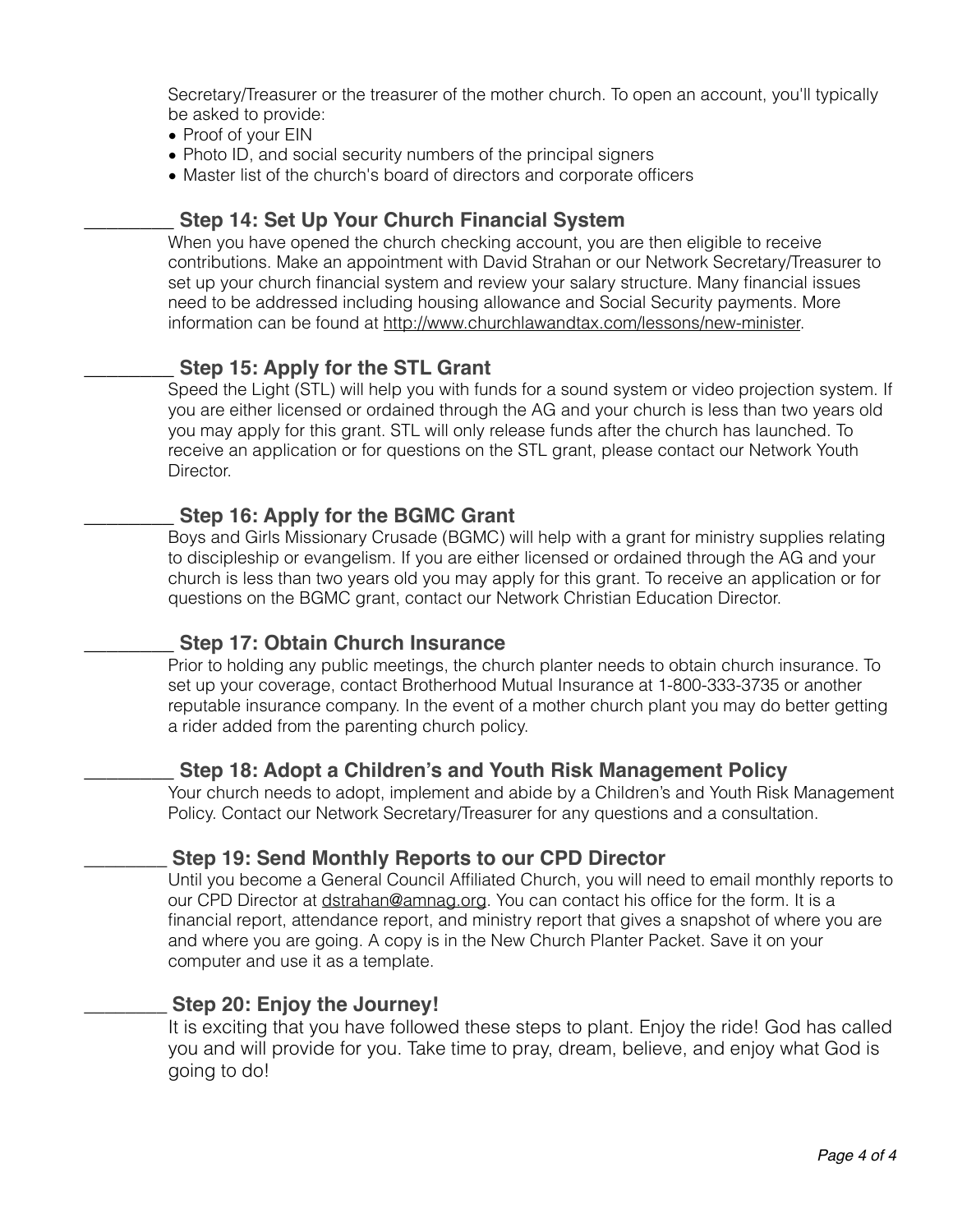

# **Funding Application**

Email to [ssowers@amnag.org](mailto:ssowers@amnag.org) and dstrahan@amnag.org

| Month        |     |                                                             |
|--------------|-----|-------------------------------------------------------------|
|              |     |                                                             |
|              |     | Phone $(\_\_\_\_\_\_\_\$                                    |
| Address      |     |                                                             |
| <b>State</b> | Zip | Section<br><u> 1980 - Jan Barnett, amerikansk politik (</u> |

## Our goal in Alabama is to partner with healthy churches to plant healthy churches. This is achieved by:

- - Planting churches who reinvest in the next generation of church plants
	- Partner with existing churches to help fund new church plants
	- Encourage healthy churches to mother PACs (Parent Affiliated Churches)

## Before you can plant a church:

- You must be a credentialed minister in good standing with the Assemblies of God.
- You have to have a call from God.
- You have to have self-initiative and the ability to build a core of leaders.

## Our Expectations:

- Be approved by the CP&D Board to plant a church in Alabama.
- Sign a goodwill covenant.
- Give to AG missions.
- Give 5% to CP&D in Alabama
- Give 2% of your income after your initial investment is met
- Raise \$15,000
- Gather a core of 15-20 family units committed to participate, serve, and give.
- Complete a Network Affiliated Church application
- Become a General Council Affiliated Church when your church meets the requirements
- Submit Monthly Reports to the CP&D Director at [ssowers@amnag.org](mailto:ssowers@amnag.org) and dstrahan@amnag.org
- Raise Additional Funds

# How much are you asking for?

# **Is there going to be a Parent (sponsoring) church who is guaranteeing the**

# **\$15,000 over 12 months?\_\_\_\_\_\_\_\_\_**

- They must be an Assemblies of God church approved by the CP&D Board. The Board will agree upon a time frame to begin the funding.
- This is an investment with either a parent or partners helping the planter to raise commitments of \$15,000.00 or more. This will be used in addition to our investment..
- The Alabama CP&D will provide funding up to \$50,000.00.
- Funding will be distributed as determined by the CP&D Board.

#### *Healthy Churches Planting Healthy Churches Page 1 of 3*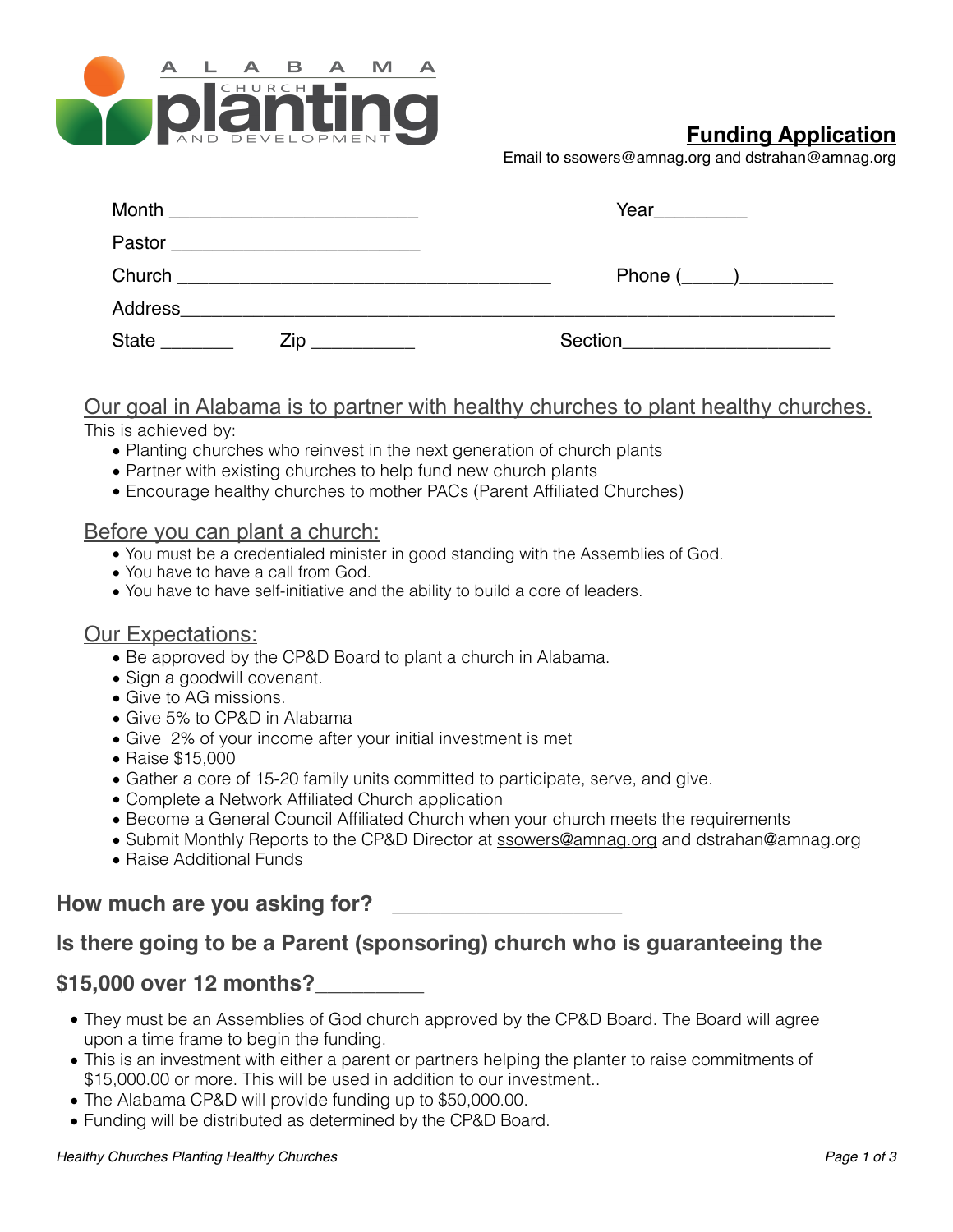

# **Funding Application**

Email to [ssowers@amnag.org](mailto:ssowers@amnag.org) and dstrahan@amnag.org

| <b>SECTION A: CANDIDATE CHECKLIST</b>                                                                                                      |  |
|--------------------------------------------------------------------------------------------------------------------------------------------|--|
| Each of these steps are required before any funds are granted                                                                              |  |
| <b>ASSESSMENT</b>                                                                                                                          |  |
| Application completed and returned                                                                                                         |  |
| <b>Church Planter Assessment Interview</b>                                                                                                 |  |
| Assessor's Recommendation                                                                                                                  |  |
| Sectional CP&D Committee Approval (You will need to set up an interview with the CP&D Director.)                                           |  |
| <b>PARENT OR PARTNER APPROVAL</b>                                                                                                          |  |
| Pledges support (a minimum of \$300.00 per week for 1 fullyear)                                                                            |  |
| Senior pastor recommendation                                                                                                               |  |
| Have a mentoring pastor                                                                                                                    |  |
| <b>CREDENTIALS</b>                                                                                                                         |  |
| Candidate should currently hold Assemblies of God credentials                                                                              |  |
| <b>NETWORK CP&amp;D BOARD APPROVAL</b>                                                                                                     |  |
| Communicate your vision and call for the church plant with Network CP&D Board.<br>(Contact Network CP&D office to schedule an appointment) |  |
| <b>TRAINING</b>                                                                                                                            |  |
| Have you attended CP&D LAUNCH Training? (Candidate)                                                                                        |  |
|                                                                                                                                            |  |
| Has the Sponsoring Church leader attended a Church Planters' training? (Pastor of Partnering Church, Section<br>or Network)                |  |
|                                                                                                                                            |  |
| <b>TRAINING</b>                                                                                                                            |  |
| Submit a copy of your projected budget to the CP&D Director                                                                                |  |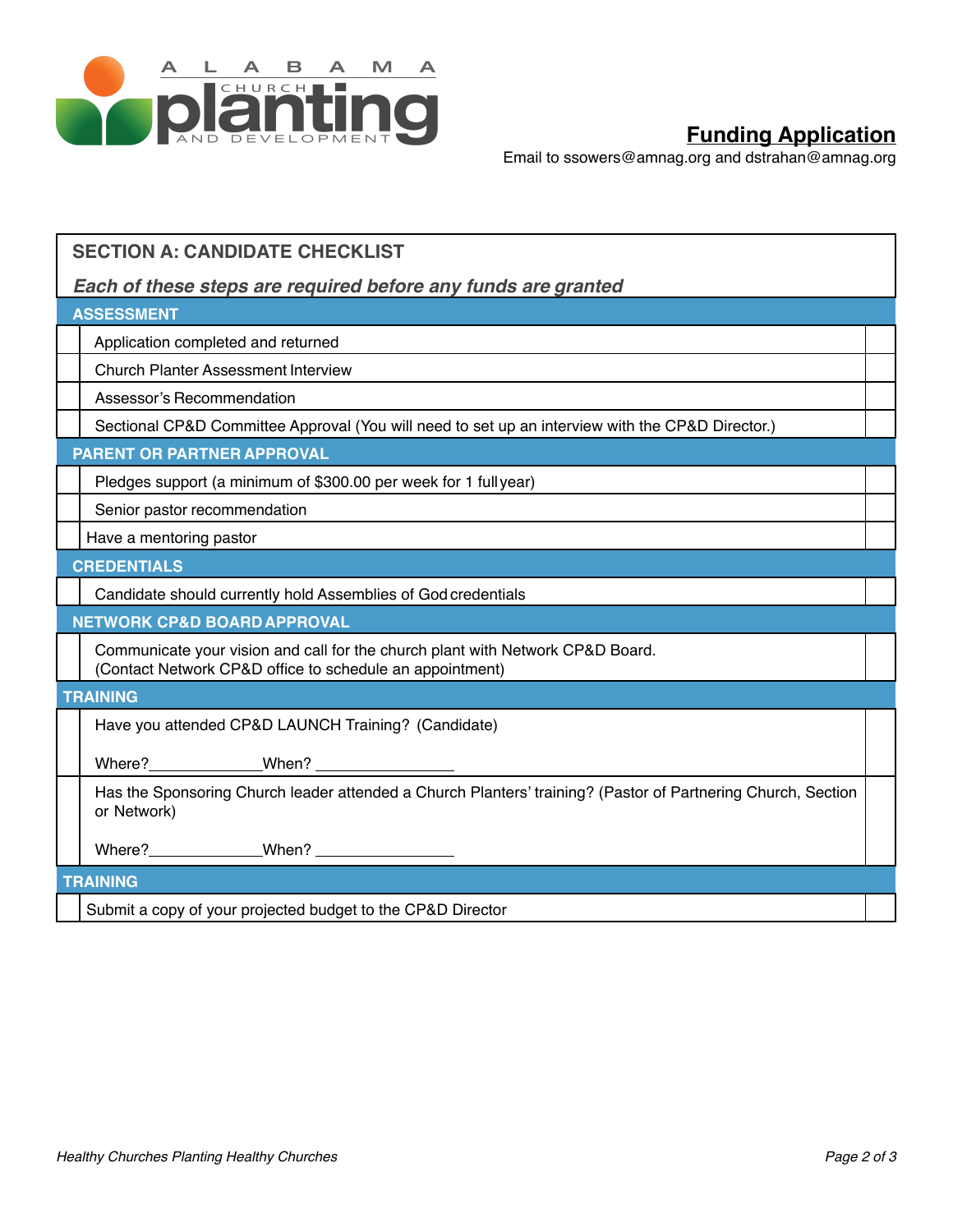

# **Funding Application**

Email to [ssowers@amnag.org](mailto:ssowers@amnag.org) and dstrahan@amnag.org

| <b>SECTION B: PARENT OR PARTNER APPROVALS</b>                                                                                                                                                                                                                                                                                                                                                                                                                                                                                                                                                                                                                                                                                                                                                           |  |  |
|---------------------------------------------------------------------------------------------------------------------------------------------------------------------------------------------------------------------------------------------------------------------------------------------------------------------------------------------------------------------------------------------------------------------------------------------------------------------------------------------------------------------------------------------------------------------------------------------------------------------------------------------------------------------------------------------------------------------------------------------------------------------------------------------------------|--|--|
| <b>COMMITMENT</b>                                                                                                                                                                                                                                                                                                                                                                                                                                                                                                                                                                                                                                                                                                                                                                                       |  |  |
| We are committed to partner with healthy churches to plant healthy churches. We want to reproduce our/your DNA in<br>new church plants. The Alabama Ministry Network is committed to partnering with you in thisprocess.<br>In order to be eligible for CP&D funds, we ask you to make the following commitments:                                                                                                                                                                                                                                                                                                                                                                                                                                                                                       |  |  |
| $\Box$<br>We will provide accountability for this new church and will meet regularly with the church planter;<br>functioning as his (or her) board, and helping to effectively plant this new work.<br>We will commit financially by giving a minimum of \$300.00 a week for one year. (If known, the target date<br>⊔<br>to begin this funding is $\frac{1}{2}$ $\frac{1}{2}$ $\frac{1}{2}$ $\frac{1}{2}$ .<br>We will allow the church planter to recruit from within our congregation(s) a launch team of at least 20<br>$\Box$<br>adults. We will establish a well defined "hunting season" for this recruitment phase and we will encourage<br>this process.<br>We will send our senior pastor/leader, the candidate and their spouse to Church Planter's training.<br>❏                           |  |  |
| The above proposals were approved by the church board, sectional committee or network leadership on<br>$\frac{1}{\sqrt{2}}$<br>Signature of Pastor __________________________<br>Signature of Secretary/Treasurer                                                                                                                                                                                                                                                                                                                                                                                                                                                                                                                                                                                       |  |  |
| <b>SENIOR PASTOR/LEADER ENDORSEMENT</b>                                                                                                                                                                                                                                                                                                                                                                                                                                                                                                                                                                                                                                                                                                                                                                 |  |  |
| Great reliance is placed on the representation of each candidate and their spouse concerning their readiness and<br>suitability for planting a church. Please check all that apply:                                                                                                                                                                                                                                                                                                                                                                                                                                                                                                                                                                                                                     |  |  |
| $\Box$<br>I am personally acquainted with the candidate and their spouse, and in my opinion, I know of no facts or<br>allegations that raise any question concerning his or her ability to plant a church.<br>I am not launching him or her in an effort to get them off my staff, rather I am releasing them for the<br>$\Box$<br>ministry that I believe they are capable of accomplishing with success.<br>I recommend, without reservation, the candidate for church planting.<br>$\Box$<br>I prefer to discuss my response by telephone.<br>❏<br>I recommend with reservation. (Comment Below)<br>$\Box$<br>I do not feel they are ready at this time.<br>❏<br>$\Box$<br>I do not recommend.<br>I have not known the candidate and can therefore not make a recommendation at this time.<br>$\Box$ |  |  |
| <b>Additional Comments:</b>                                                                                                                                                                                                                                                                                                                                                                                                                                                                                                                                                                                                                                                                                                                                                                             |  |  |
| Signature of Senior Pastor/Presbyter/Catalyst Leader ____________                                                                                                                                                                                                                                                                                                                                                                                                                                                                                                                                                                                                                                                                                                                                       |  |  |
| Phone:                                                                                                                                                                                                                                                                                                                                                                                                                                                                                                                                                                                                                                                                                                                                                                                                  |  |  |
| E-mail:                                                                                                                                                                                                                                                                                                                                                                                                                                                                                                                                                                                                                                                                                                                                                                                                 |  |  |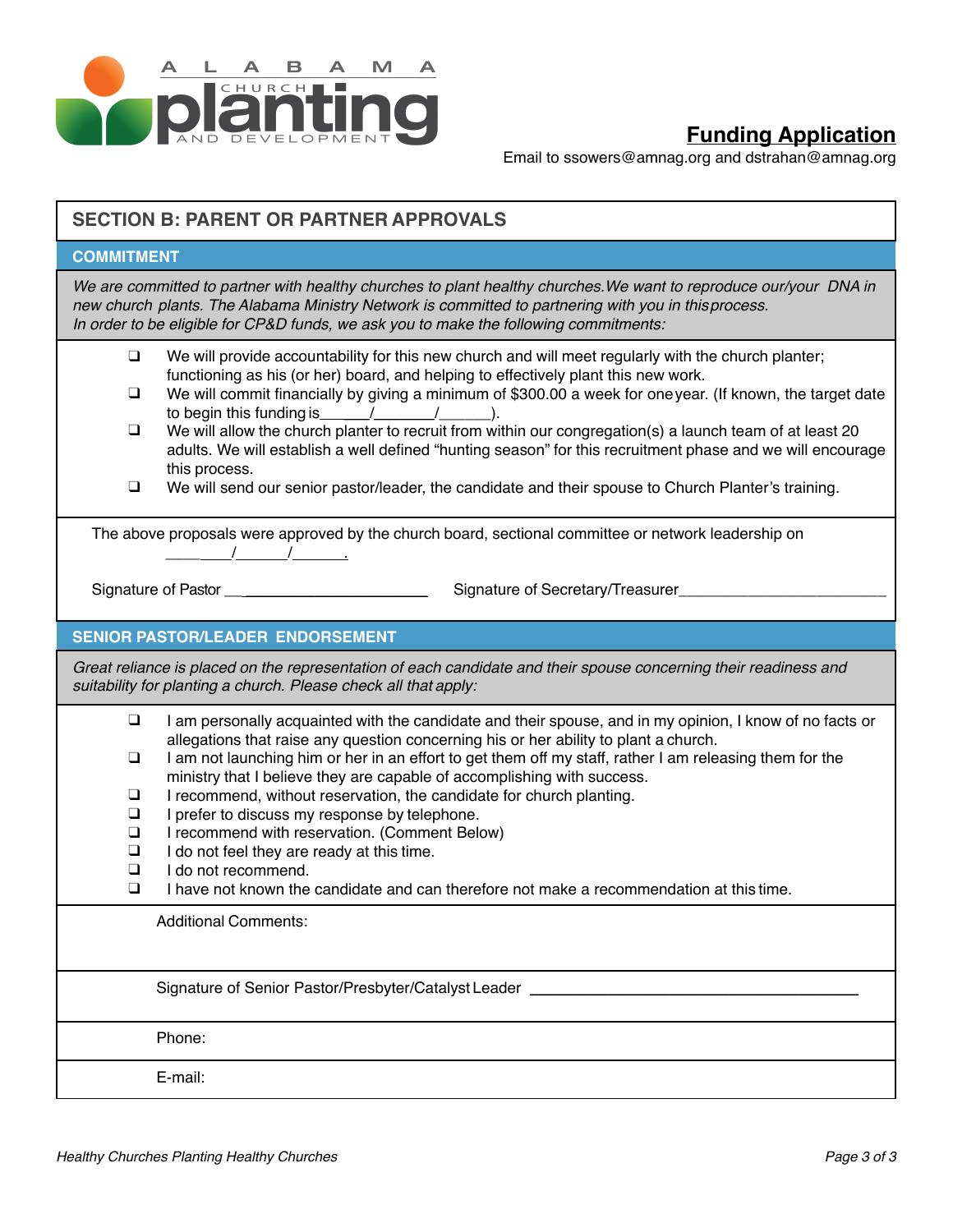

## *We are excited to begin this journey with you! The days ahead are going to be filled with promise, challenges, and victories!*

## **As a CP&D Board, we commit:**

- 1. To grant you permission to plant a new church in Alabama.
- 2. To lift you up in prayer consistently. Without prayer we fail.
- 3. To provide a coach for you that you can relate to. He will walk with you during the first 12 months of your journey and assist you in dreaming and strategic planning.
- 4. To be available at all times for assistance and support.
- 5. To encourage, enrich, and empower you for the task that God has given you. We want to make it as easy as possible for you to succeed.

If you receive funding from CP&D

6. To give support financially as funds are available to church plants that have submitted a funding application and have been approved.

### **As a New Church Planter, you commit:**

- 1. To be on the TEAM as a minister in good standing by, supporting Sectional and Network ministries, tithing regularly, and promoting healthy relationships.
- 2. To give to AG missions projects and missionaries.
- 3. To meet regularly with my assigned coach to strategize and grow in my vision.
- 4. To not seek people from other AG churches in the area.Go for the lost, unchurched, dechurched, and maintain a healthy relationship with area churches.
- 5. To not solicit staff from other Alabama AG churches without getting permission from their pastor first. This is to avoid any appearance of misconduct and build a healthy relationship with area pastors.
- 6. To complete and return monthly reports before the 10th of each month to the CP&D Director.

### If you receive funding from CP&D:

7. After your sixth month of public launch, give 5% from our church's undesignated offerings/ tithes (50% of our tithe) to CP&D to reinvest in the next generation of church planters until the amount invested has been returned. Then, give a minimum of 2% to reinvest in the next generation of church planters.

| <b>CP&amp;D Director</b>                | Date |
|-----------------------------------------|------|
| <b>CP&amp;D Regional Representative</b> | Date |
| New Church Planter                      | Date |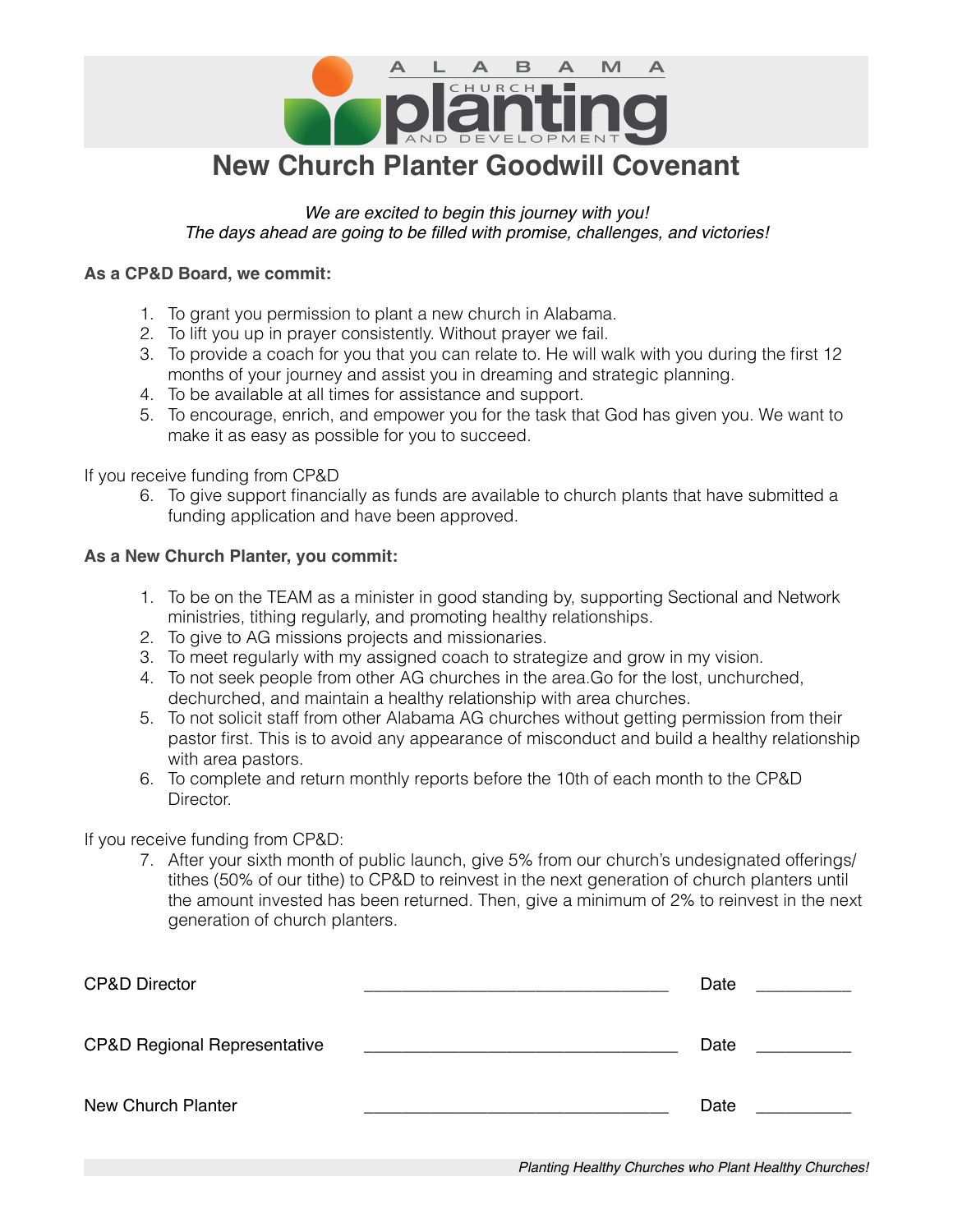

# **Expectations**

## *Our goal in Alabama is to partner with healthy churches to plant healthy churches.*

This is achieved by:

- Planting churches who reinvest in the next generation of church plants
- Partner with existing churches to help fund new church plants
- Encourage healthy churches to mother PACs (Parent Affiliated Churches)

### *Before you can plant a church:*

- You must be a credentialed minister in good standing with the Assemblies of God.
- You have to demonstrate a call from God.
- You have to have self-initiative and the ability to build a core of leaders.

# **Our Expectations:**

We want you to have our DNA. That is, we want you to be a member of the team. Every voice matters. Every generation is welcome. Even though we are diverse, we are bound by the Spirit and guided by His Word in ethics, morals, and relationships.

# **Sign a Goodwill Covenant**

This expresses CP&D's commitment to the new church and vice versa.

## **Give to Missions**

Missions is our DNA. Invest by tithing to AG missionaries and projects around the world. Get involved in local missions projects. Lead teams on missions trips.

# **Give 5% of your income to CP&D in Alabama**

On your seventh month after public launch, begin giving 5% of your monthly tithe and offerings to CP&D. This is reinvesting in the next generation of church planters.

## **Give 2% of your income after your initial investment is matched**

When you have invested at least a minimum of what you received, we ask you to continue giving a minimum of 2% towards CP&D in Alabama.

## **Raise \$15,000**

In order to receive funding, you must raise \$15,000. This is yours to use in addition to funds given by CP&D.

# **Gather Core**

In order to receive funding, along with your \$15,000, you need to raise a core of 15-20 family units who are committed to help you plant. They are the ones you count on each week to participate, give, and serve. They will become the leaders who will direct your launch team.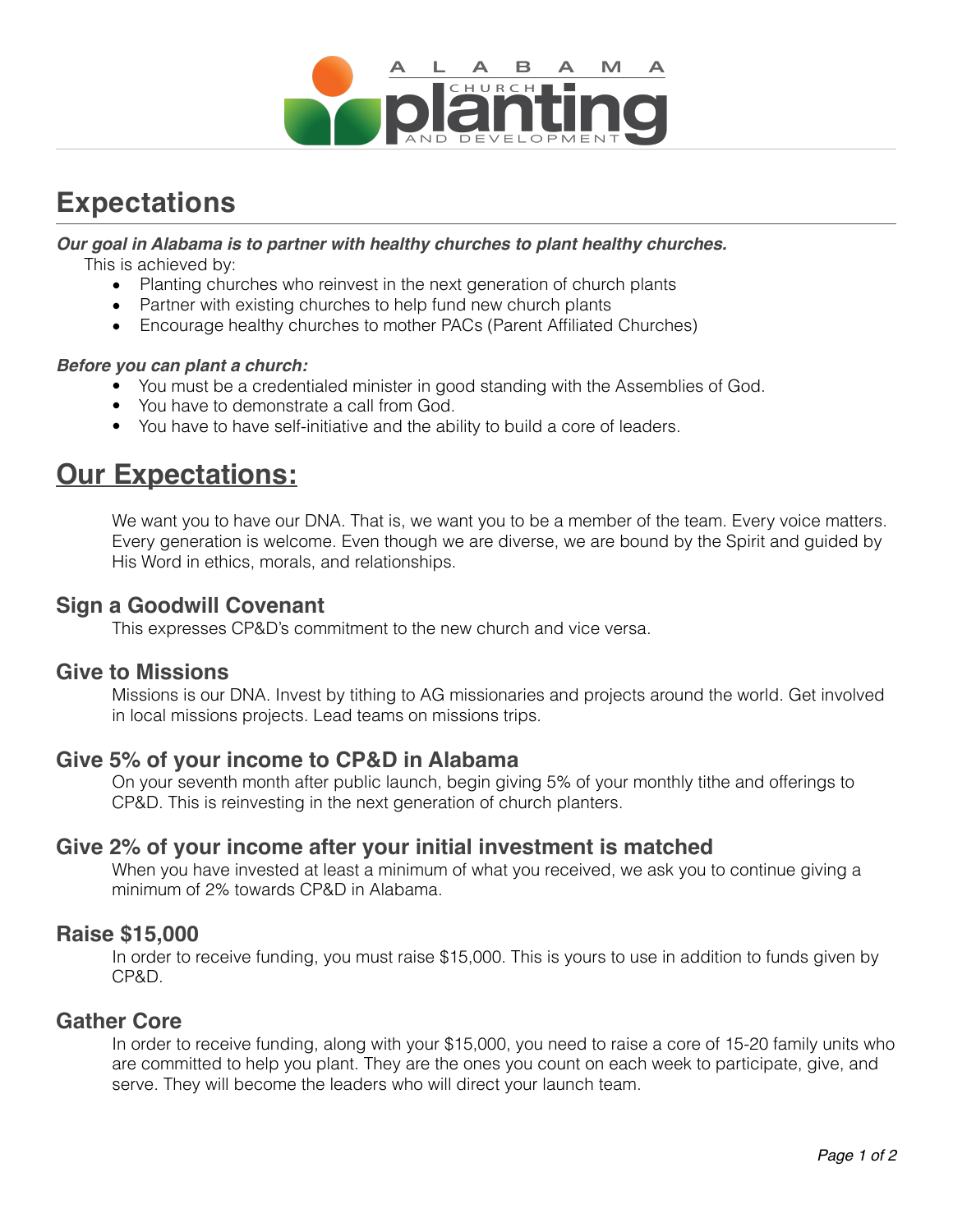

## **Network Affiliated Church**

If you receive funding from us, we have three models of Constitution and By Laws for you to choose from. They can be modified with approval. We have found these models to be Biblical and provide structure to the local church.

# **Become a General Council Affiliated Church**

Our desire is for you to become a General Council Affiliated Church within three years. If you reach maturity before that, we would be delighted to help you with making the transition. This gives you protection and freedom to grow.

## **Monthly reports**

If you receive funding from CP&D, they need to be turned in by the 10th of every month for the previous month. You can email them or mail them in. They give us a snapshot of where you are and where you are going.

## **Additional Funding**

If you receive funds from CP&D, you can not accept funds from any other ministry or organization that requires you to pay back a monthly percentage without prior approval. This is to hep protect you from over extending yourself as a new church plant.

# **This is our expectation for your timeline.**

| <b>Pre-Approval</b>                                                                                                                                                                                                                                                                                                | Month 1-6                                                                                       | Month 6-9                                                                                             | Month 9                                          | <b>Month 9-12</b>                                               | <b>NEXT 13-36</b><br>months                                                                            |
|--------------------------------------------------------------------------------------------------------------------------------------------------------------------------------------------------------------------------------------------------------------------------------------------------------------------|-------------------------------------------------------------------------------------------------|-------------------------------------------------------------------------------------------------------|--------------------------------------------------|-----------------------------------------------------------------|--------------------------------------------------------------------------------------------------------|
| • Complete<br>application and<br>assessments<br>• Interview and<br>approval of<br>Sectional<br>CP&D Board<br>• Attend CMN<br><b>Essentials</b><br>• Interview and<br>Approval of<br>District CP&D<br>Board<br>• Raise \$15,000<br>• Select<br>Constitution<br>and bylaws<br>• Complete<br>forms for<br>affiliation | • Move to<br>community<br>• Gather Core of<br>15-10 family<br>units<br>• Have Coach<br>assigned | • Secure Building<br>for services<br>• Prepare<br><b>Ministry Teams</b><br>• Have Preview<br>services | • Launch Large<br>with 150-200<br>people as goal | • Stabilize<br>(Should be self<br>sustaining in<br>12-18 months | $\cdot$ Become a<br>General<br>Council<br>Affiliated<br>church<br>Grow base and<br>$\bullet$<br>expand |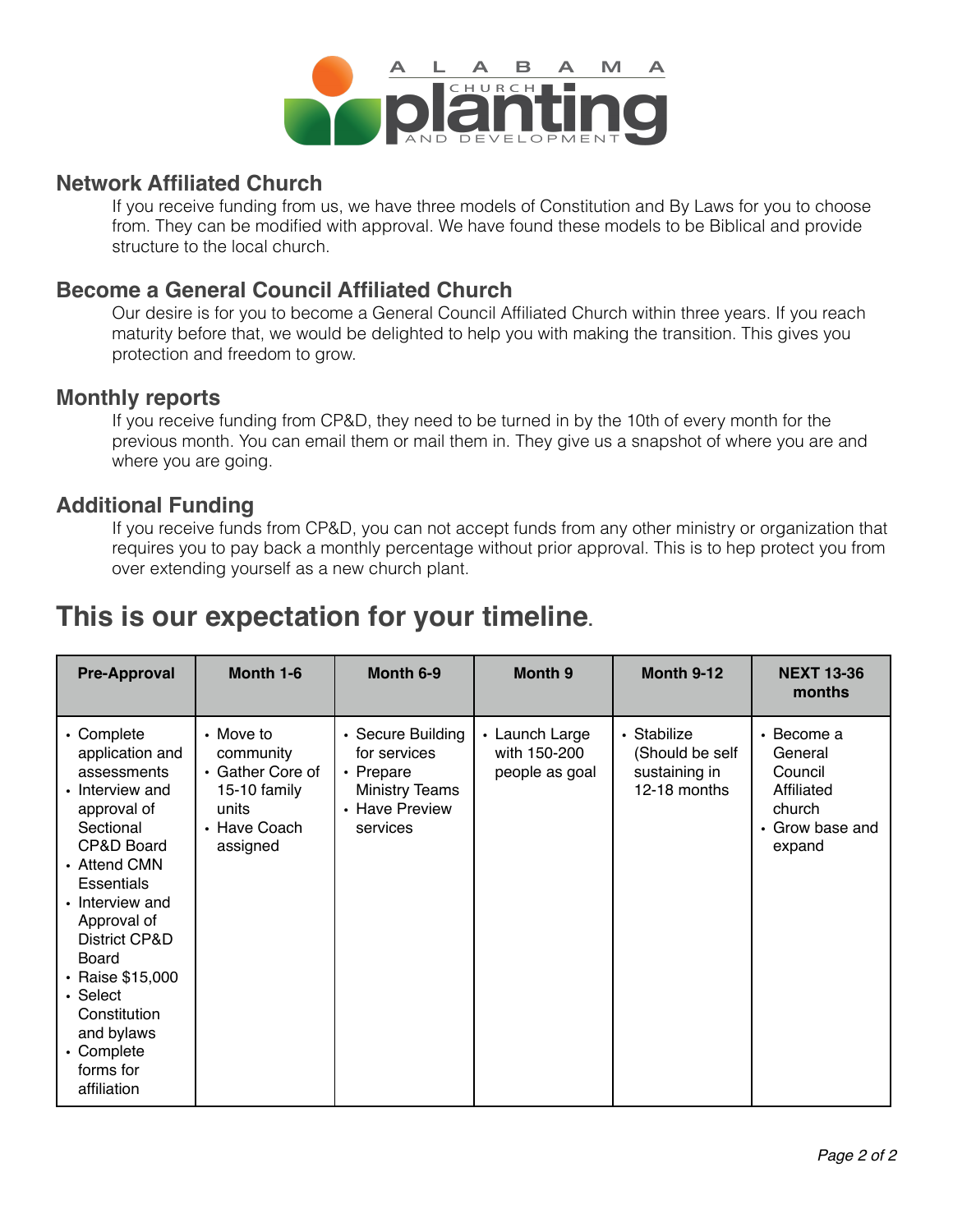

# **Frequently asked questions…**

### *Do I need to be an Assemblies of God credentialed minster to plant an AG churching Alabama?*

Yes. You need to be an AG credentialed minister in good standing.

## *Do I need to get approval from the Church Planting and Development Board to start a new church?*

Yes. Every new church plant has to be approved by the CP&D Board. They meet every quarter. You will need to complete and application and go through the process.

### *Do I need to apply to receive funding for a new church plant?*

Yes. You can get permission to plant without funding. If you desire funding from us to partner with you, there is a separate application that you need to complete and turn in to the CP&D Director before your interview.

## *Do you relaunch existing churches?*

We are looking to partner with existing churches that are declining or plateauing who give evidence for need of help and willingness to receive help. There are requirements that will need to be met.

### *Are there requirements for me to repay CP&D if I receive funding?*

No and yes. We are not requiring you to "pay back" a loan from CP&D. It is our desire that the churches that we invest in have a heart of gratitude and willingness to reinvest in other church planters. This is not a business transaction. It is a partnership based on a relationship of trust. Our expectation is for you to reinvest in the next generation of church planters. If you receive funding from us, starting in your seventh month, you agree to give 5% of your undesignated income to CP&D. After the amount invested in you is returned, you agree to continue to invest a minimum of 2% of your undesignated income.

### *Can I receive funding from other religious organizations?*

Yes and no. There are great organizations and resources that are available to you such as ARC and CMN. However, if you receive funds from any other ministry or organization that requires repayment of a percentage of your income, you must receive prior approval. The reason is that we do not want you to be overextended in your financial obligations, especially as a new church. If you meet our expectations of 5% and then have to repay additional money, it could be very difficult.

### *Can I get a sponsoring church?*

Yes. If you have a qualified church that is willing to partner with you and guarantee the \$15,000 initial investment that you need to bring to the table, we will allow that with approval.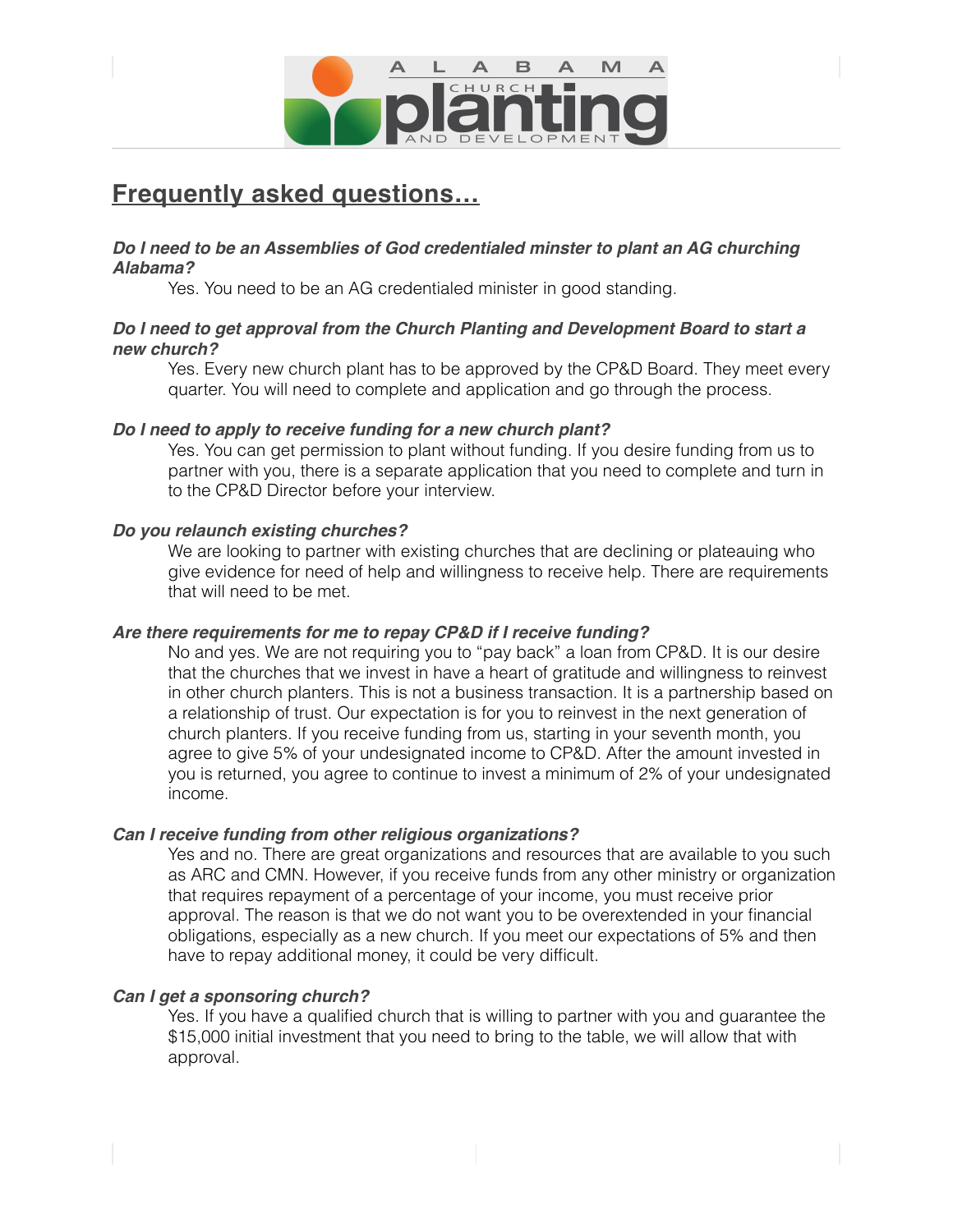

### *Can I raise additional funds apart from CP&D?*

Yes. You have the ability to raise additional funds to help towards your church plant from individuals, churches, or businesses.

#### *What if I am an existing church and want to plant a church?*

We are looking for healthy churches who are willing to parent a healthy church plant. We call these church plants PACs (Parent Affiliated Churches). It can be a campus church, relaunch, or new church plant. It must be off site from the original campus. You would still need to get approval from the CP&D Board. To be eligible for funding, the campus pastor needs to be an AG credentialed minister.

### *Are Parent Affiliated Churches allowed to apply for funding?*

Yes. We are willing to work with healthy churches to plant other churches in our Network. The campus pastor needs to be a credentialed AG minister in good standing. The parent church also needs to commit to our expectations.

### *Do I have be a Network Affiliated Church or can I be a General Council Church?*

Yes and no. If you receive funding from CP&D, we require that you remain as a Network Affiliated church for up to 3 years or until you become mature enough to apply for General Council Affiliated status. You will need to complete a Charter Affiliation form when you start. However, it is our desire for you to move towards a General Council Affiliated church as soon as possible. If you do not receive funding from CP&D, you can move towards being a General Council Affiliated church as soon as you meet the GC requirements for a GC church.

#### *Is there coaching available?*

Yes. We work with our National Church Ministry Network to assign coaching for up to the first 12 months of a church plant.

#### *Can I use my own set of constitution and by-laws?*

The General Council has requirements that must be met for any church to be come Assemblies of God. The Network has to approve them as well. If you receive funding from us, we require that you use one of the three models that we make available to you when you start. You can make modifications with approval from our Network Secretary/ Treasurer.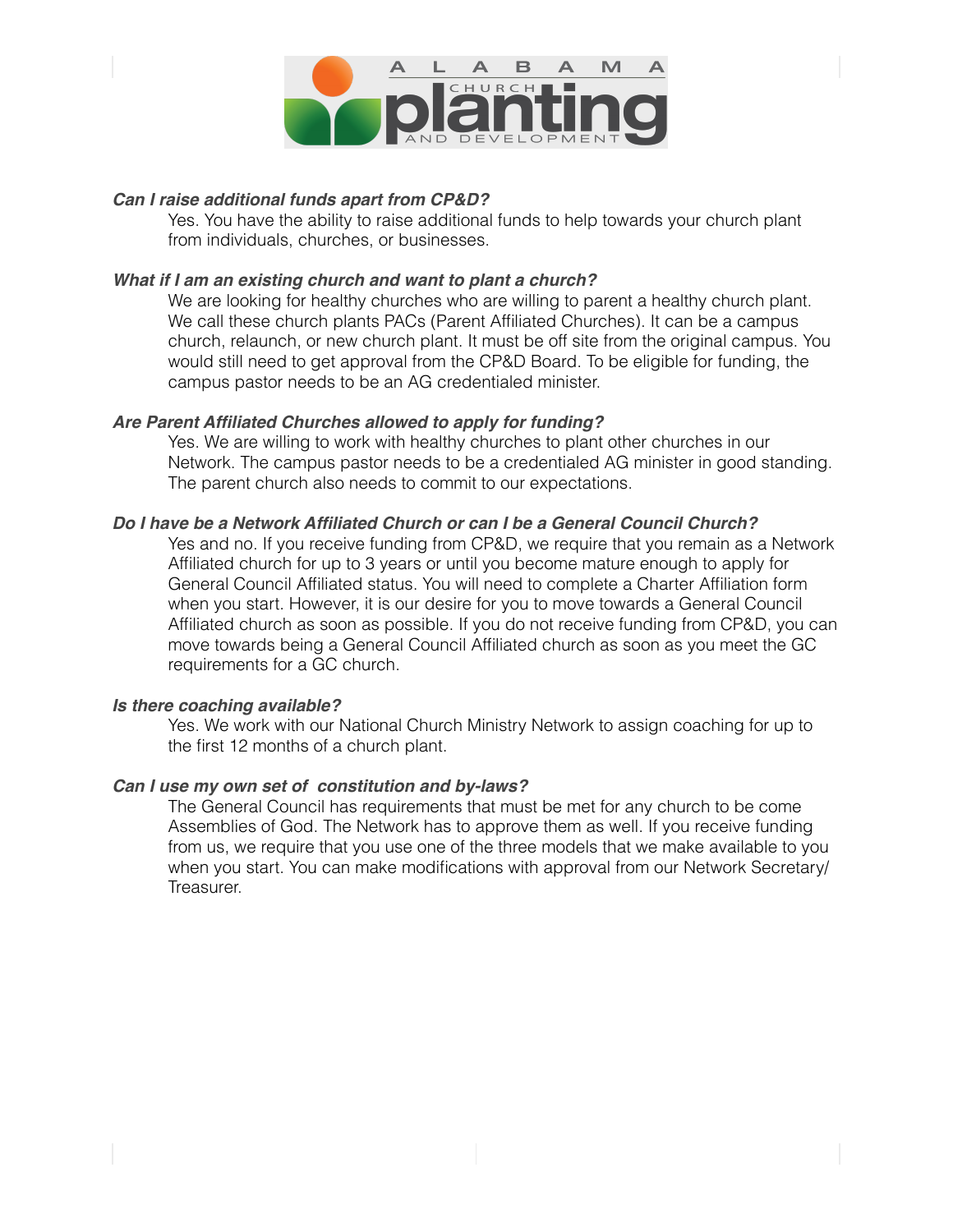

# **CP&D Monthly Report**

Email to [ssowers@amnag.org](mailto:ssowers@amnag.org) and dstrahan@amnag.org

| Month _______________________________ |                                   | Year Near                                  |
|---------------------------------------|-----------------------------------|--------------------------------------------|
|                                       |                                   |                                            |
|                                       |                                   | Phone $(\_\_)$                             |
|                                       |                                   |                                            |
|                                       |                                   |                                            |
| <u>AVERAGE MONTHLY ATTENDANCE:</u>    |                                   | <b>ADVISORY BOARD MEETING:</b>             |
| <b>Sunday School</b>                  |                                   |                                            |
| Morning Worship                       |                                   | <b>DISTRICT RESPONSIBILITIES:</b>          |
| Evening service                       | the control of the control of the | Did you pay your ministerial tithes (dues) |
| <b>Midweek</b>                        |                                   | to the District this month?                |
|                                       |                                   | $Yes()$ No ()                              |
| <b>MINISTRY:</b>                      |                                   |                                            |
| Decisions for Christ                  |                                   | <b>Funerals</b>                            |
| Water baptisms                        |                                   | Weddings                                   |
| <b>Baptisms in Holy Spirit</b>        |                                   | <b>Baby Dedications</b>                    |
| <b>New Adherents</b>                  |                                   | Preaching/teaching opportunities           |
| Number of active members              |                                   | Members received this month                |

# EXPANDED CHURCH MINISTRIES:

(Check the ministries that are organized and operating)

| () Royal Rangers [boys ministry]      | () MPACT [girls ministry]          |
|---------------------------------------|------------------------------------|
| () Women's Ministries                 | () Men's Ministries [HonorBound]   |
| () Youth Ministries                   | () Senior Adult Ministries         |
| () Children's Church                  | () Nurseries                       |
| () Visitation and Outreach Ministries | () Hospital and shut-in Ministries |